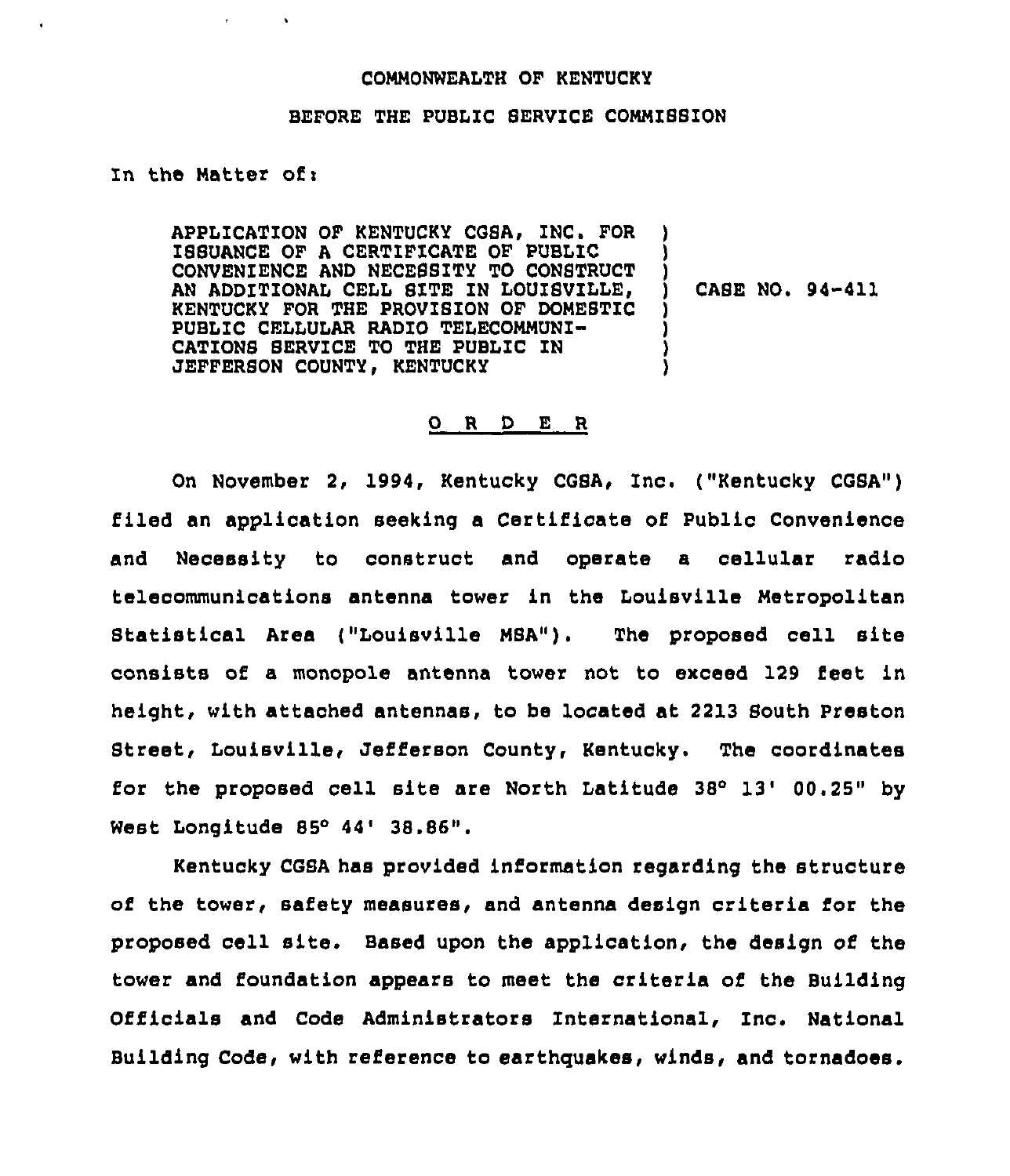Pursuant to KRS 100.324(1), the proposed cell site's construction is exempt from local soning ordinances. However, Kentucky CGSA has notified the Louisville/Jefferson County Planning Commission of the proposed construction. Kentucky CGSA has filed applications with the Federal Aviation Administration ("FAA") and the Kentucky Airport Zoning Commission ("KAZC") seeking approval for the construction and operation of the proposed cell site. Both applications are pending.

 $\sqrt{2}$  and  $\sqrt{2}$ 

Kentucky CGSA has filed notices verifying that each property owner and resident within 500 feet of the proposed cell site has been notified of the pending construction. The notice solicited any comments and informed the property owners and residents of their right to intervene.

The Commission received numerous protests from area residents, and three property owners reguested and were granted full intervention in this proceeding. By Order dated January 17, 1995 the Commission scheduled a hearing for February 16, 1995, and reguested that all parties wishing to appear in opposition to the proposed construction file <sup>a</sup> statement of intent to appear at said hearing. The Order further stated that in the event the Commission did not receive any statements expressing the intent of a party to appear at the hearing, the hearing would be canceled and the case submitted to the Commission for a decision. The only response received by the Commission from an intervenor was a letter filed February 1, 1995, which expanded on the intervenor's reasons for opposing the proposed construction but did not express any intent

 $-2-$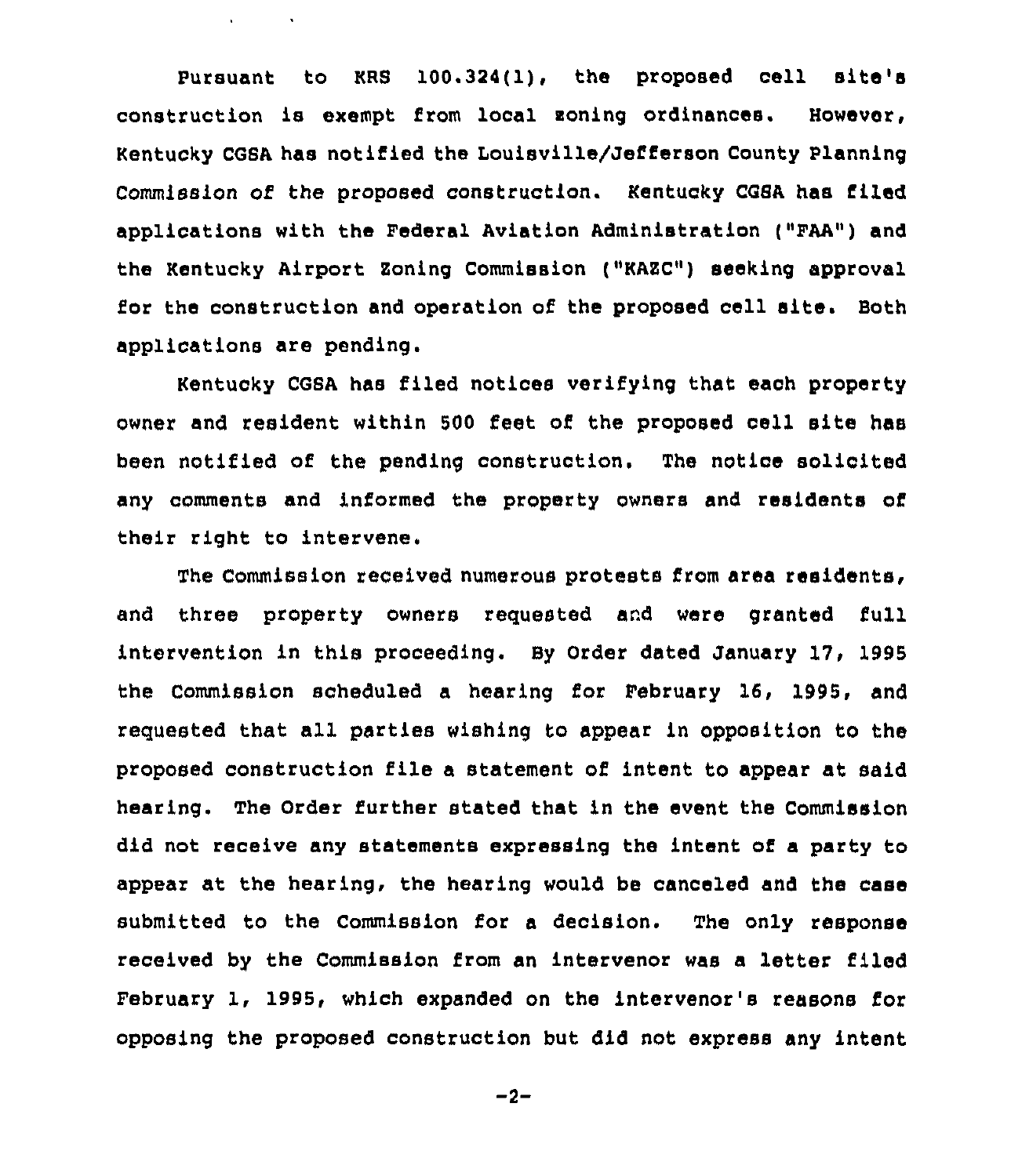to attend the scheduled hearing. Therefore, pursuant to the January 17, 1995 Order, the Commission oanceled the aoheduled hearing and the case was submitted for a decision by Order dated February 8, 1995

 $\mathbf{v} = \mathbf{v} \times \mathbf{v}$  .  $\mathbf{v} = \mathbf{v} \times \mathbf{v}$ 

When feasible, the Commission encourages the location of cellular facilities in areas oonsistent with such uses which preserve the safety of the public and, to the extent possible, limit aesthetic impact on surrounding property. According to the record, the proposed cell site is located on oommercially aoned property for which commercial towers are a permitted uae. Although there are dwellings in the immediate vicinity of the proposed construction, there is no evidence to suggest that the facility would compromise the public's safety.

Pursuant to KRS 278.280, the Commission is required to determine proper practices to be observed when it finds, upon complaint or on its own motion, that the facilities of any utility subject to its jurisdiction are unreasonable, unsafe, improper, or insufficient. To assist the Commission in its efforts to comply with this mandate, Kentucky COSA should notify the Commission if it does not use this antenna tower to provide cellular radio telecommunications services in the manner set out in its application and this Order. Upon receipt of such notice, the Commission may, on its own motion, institute proceedings to consider the proper practices, including removal of the unused antenna tower, which should be observed by Kentucky CGSA.

 $-3-$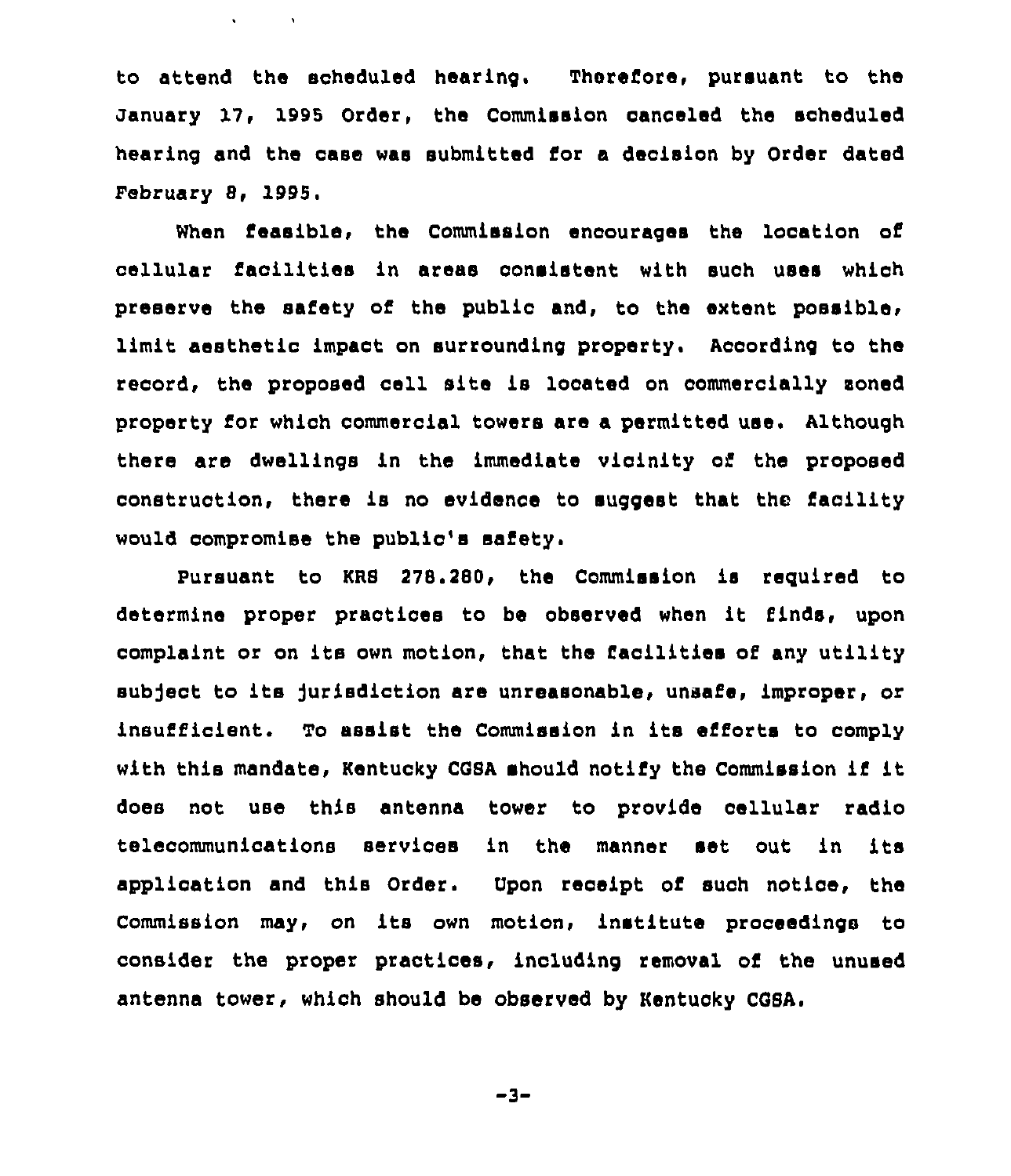The Commission. having considered the evidence of record and being otherwise sufficiently advised, finds that Kentucky CGSA should be granted a Certificate of Public Convenience and Necessity to construct and operate the proposed cell site in the Louisville NSA under its currently approved tariff.

IT IB THEREFORE ORDERED thati

1. Kentucky COSA be and it hereby is granted <sup>a</sup> Certificate of Public Convenience and Necessity to construct and operate a monopole antenna tower not to exceed 129 feet in height, with attached antennas, to be located at 2213 South Preston Street, Louisville, Jefferson County, Kentucky. The coordinates for the proposed cell site are North Latitude 38'3'0.25" by West Longitude 85° 44' 38.86".

2. Kentucky CGSA shall file a copy of the final decisions regarding its pending FAA and KAZC applications for the proposed construction within 10 days of receiving these decisions,

3. Kentucky CGBA shall immediately notify the Commission in writing, if, after the antenna tower is built and utility service is commenced, the tower is not used for a period of <sup>3</sup> months in the manner authorised by this Order.

 $-4-$